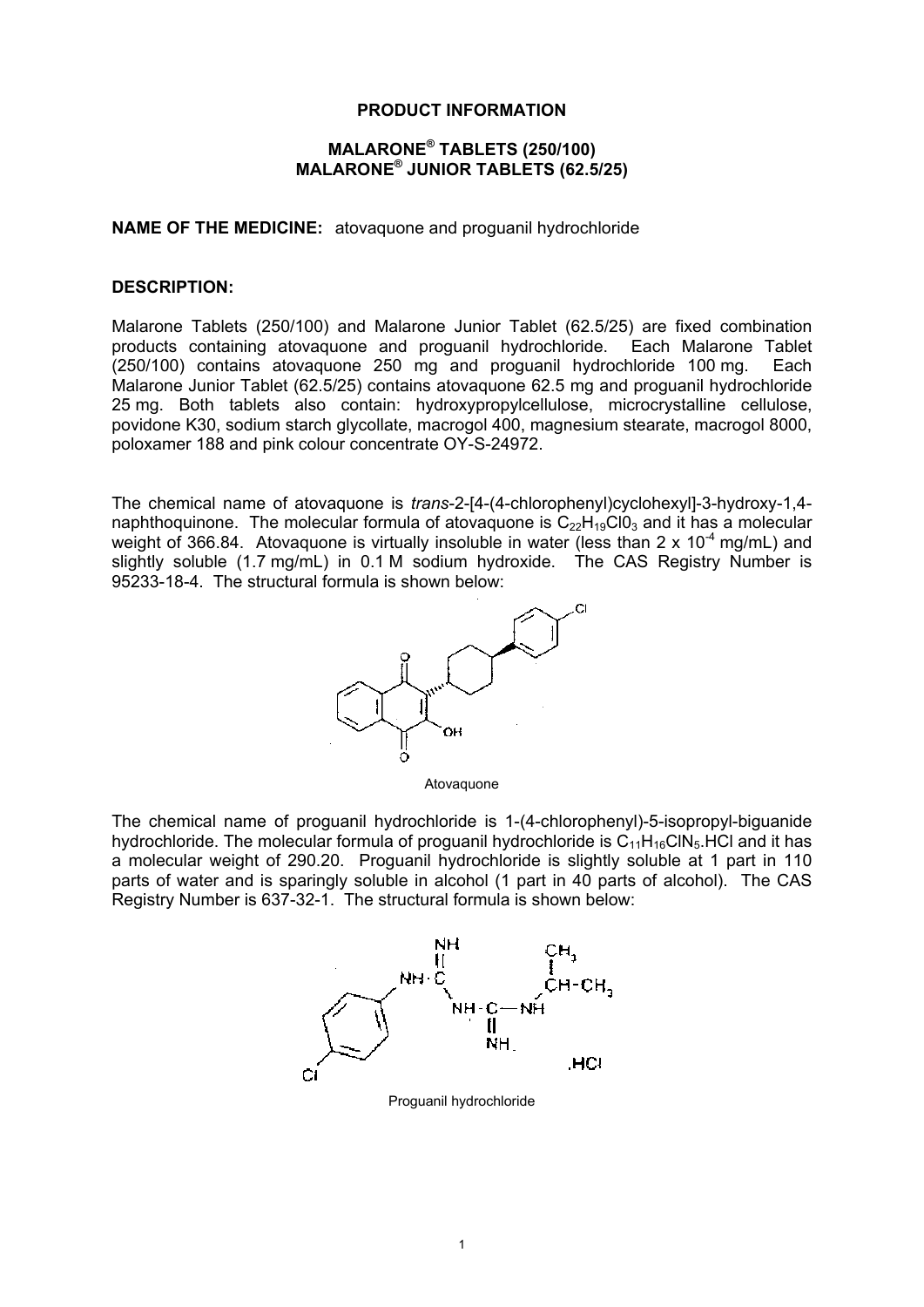## **PHARMACOLOGY:**

#### **Mode of Action**

The constituents of Malarone, atovaquone and proguanil hydrochloride, interfere with two different pathways in the biosynthesis of pyrimidines, required for nucleic acid replication. The mechanism of action of atovaquone against *P. falciparum* is via inhibition of mitochondrial electron transport, at the level of the cytochrome  $bc<sub>1</sub>$  complex, and collapse of mitochondrial membrane potential. One mechanism of action of proguanil, via its metabolite cycloguanil, is inhibition of dihydrofolate reductase, which disrupts deoxythymidylate synthesis. Proguanil also has antimalarial activity independent of its metabolism to cycloguanil, and proguanil, but not cycloguanil, is able to potentiate the ability of atovaquone to collapse mictochondrial membrane potential in malaria parasites. This latter mechanism may explain the synergy seen when atovaquone and proguanil are used in combination, as in Malarone.

#### **Microbiology**

Atovaquone is active against *Plasmodium spp* (*in vitro* IC50 against *P. falciparum* 0.23-1.43 ng/mL).

The antimalarial activity of proguanil is exerted via the primary metabolite cycloguanil (*in vitro* IC<sub>50</sub> against various *P. falciparum* strains of 4-20 ng/mL). Some activity of proguanil and another metabolite, 4-chlorophenylbiguanide, is seen *in vitro* at 0.6-3.0 µg/mL.

In *in vitro* studies of *P. falciparum*, the combination of atovaquone and proguanil was shown to be synergistic. This enhanced efficacy was also demonstrated in clinical studies.

#### **PHARMACOKINETICS:**

There are no pharmacokinetic interactions between atovaquone and proguanil at the recommended dose. In clinical trials, trough levels of atovaquone, proguanil and cycloguanil in children (weighing 11-40 kg) are within the effective range observed in adults after adjusting for bodyweight.

#### **Absorption**

Atovaquone is a highly lipophilic compound with low aqueous solubility and poor oral bioavailability that varies with dose and diet.

Although there are no atovaquone bioavailability data in healthy subjects, in HIV-infected patients the absolute bioavailability of a 750 mg single dose of atovaquone tablets taken with food is 21% (90% CI: 17% - 27%).

Dietary fat taken with atovaquone increases the rate and extent of absorption. When taken with a standard breakfast containing 23 g of fat, AUC was increased 2-3 times and  $C_{\text{max}}$  5 times compared with fasting. Patients are recommended to take Malarone tablets with food or a milky drink (see **DOSAGE AND ADMINISTRATION**).

Proguanil hydrochloride is rapidly and extensively absorbed regardless of food intake. Peak plasma concentrations occur between 2-4 hours after a single 200 mg dose. The absolute bioavailability is not known.

In a comparative bioavailability study in healthy adult volunteers, Malarone administered as a single dose was bioequivalent to separate tablets of atovaquone 250 mg and proguanil hydrochloride 100 mg given concomitantly. In healthy adult subjects treated for 3 days, the pharmacokinetics of atovaquone, and proguanil and its metabolite cycloguanil, were not modified when atovaquone and proguanil were given alone or in combination as Malarone.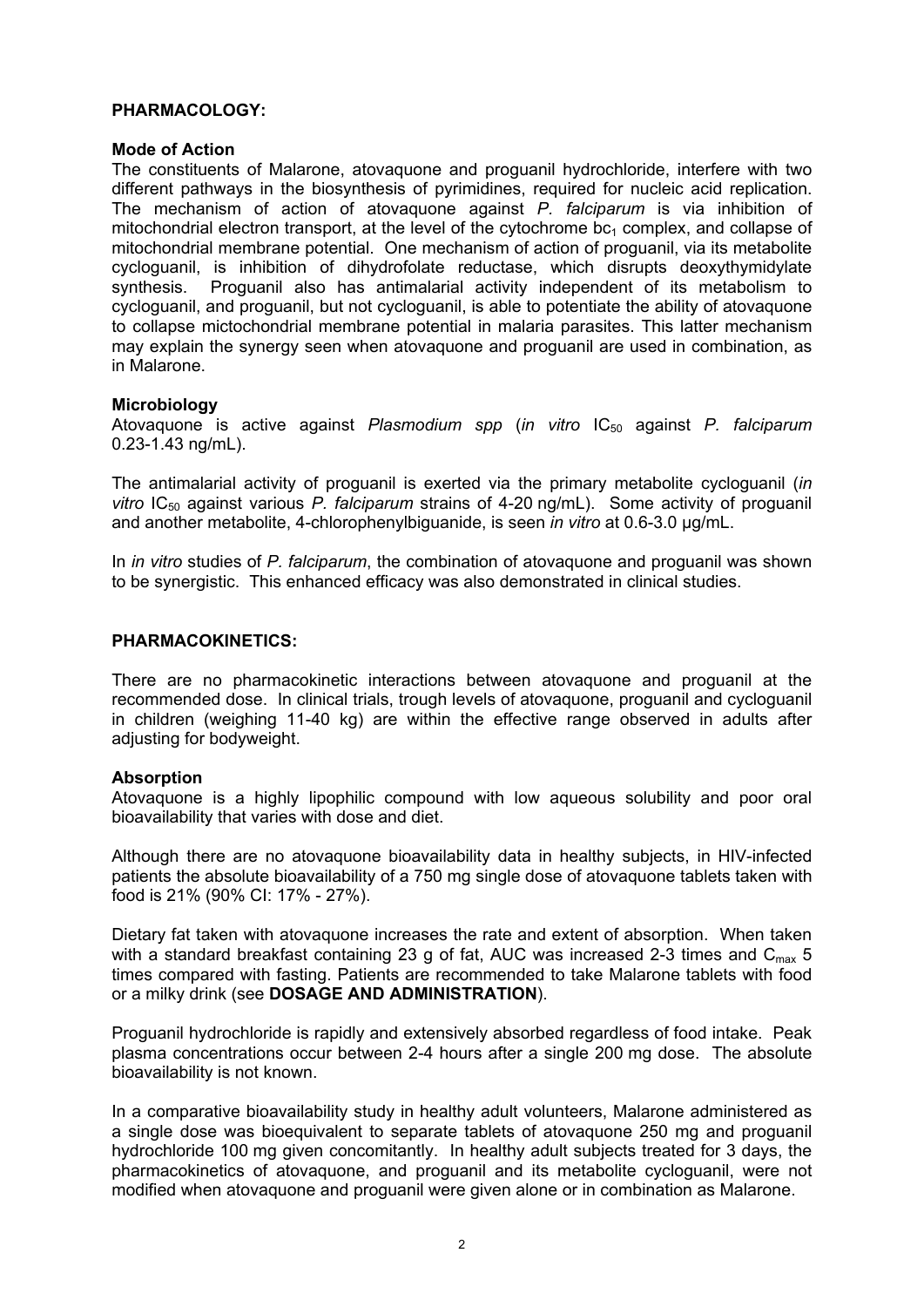# **Distribution:**

Atovaquone is highly protein bound (>99%) but does not displace other highly protein bound drugs *in vitro*, indicating significant drug interactions arising from displacement are unlikely.

Following oral administration, the volume of distribution of atovaquone in adults and children is approximately 7 to 8 L/Kg.

Proguanil is 75% protein bound. Following oral administration, the volume of distribution of proguanil in adults is 25 L/Kg. In children (weighing 11 - 40 kg), the volume of distribution is approximately 27 to 30 L/Kg.

In human plasma, the protein binding of atovaquone or proguanil was unaffected by the presence of the other drug.

#### **Metabolism:**

There is no evidence that atovaquone is metabolised. Greater than 90% of atovaquone is eliminated unchanged in the faeces with negligible excretion in urine.

Proguanil hydrochloride is partially metabolised to cycloguanil and 4-chlorophenyl biguanide with less than 40% being excreted unchanged in urine. These metabolites are also excreted in the urine. Conversion of proguanil to cycloguanil is mediated in the liver by cytochrome P450 3A4 and 2C19. Conversion of proguanil to cycloguanil may be reduced in some individuals, due to genetic polymorphism of the metabolising enzyme. During administration with Malarone, at the recommended doses, proguanil metabolism status appears to have no implications for treatment or prophylaxis of malaria.

## **Elimination:**

The elimination half-life of atovaquone is about 2-3 days in adults and 1-2 days in children.

Following oral administration, the clearance of atovaquone in adults and children (weighing 40 kg) is approximately 0.04 to 0.05 L/h/Kg. In children (weighing 11 - 40 kg), the clearance is approximately 0.12 to 0.05 L/h/Kg, respectively.

Following oral administration, the clearance of proguanil in adults is 1.3 L/h/Kg. In children (11-40 kg body-weight) after adjusting for differences in body-weight, clearance is higher in an 11 kg child (0.12 L/h/kg) and decreases with increasing weight to 0.05 L/h/kg in a 40 kg child.

In both adults and children, the elimination half life for proguanil or cycloguanil is about 12-15 hours.

# **Pharmacokinetics in the elderly:**

There is no clinically significant change in the average rate or extent of absorption of atovaquone or proguanil between elderly and young patients. Systemic availability of cyloguanil is higher in the elderly compared with young patients, but there is no clinically significant change in its elimination half-life (see **DOSAGE and ADMINISTRATION**).

#### **Pharmacokinetics in renal impairment:**

In patients with mild to moderate renal impairment, oral clearance and/or AUC data for atovaquone, proguanil and cycloguanil are within the range of values observed in patients with normal renal function. Atovaquone Cmax and AUC are reduced in patients with severe renal impairment. The elimination half lives for proguanil and cycloguanil are prolonged in patients with severe renal impairment with corresponding increases in AUC, resulting in the potential of drug accumulation with repeated dosing (see **DOSAGE and ADMINISTRATION, CONTRAINDICATIONS** and **PRECAUTIONS**).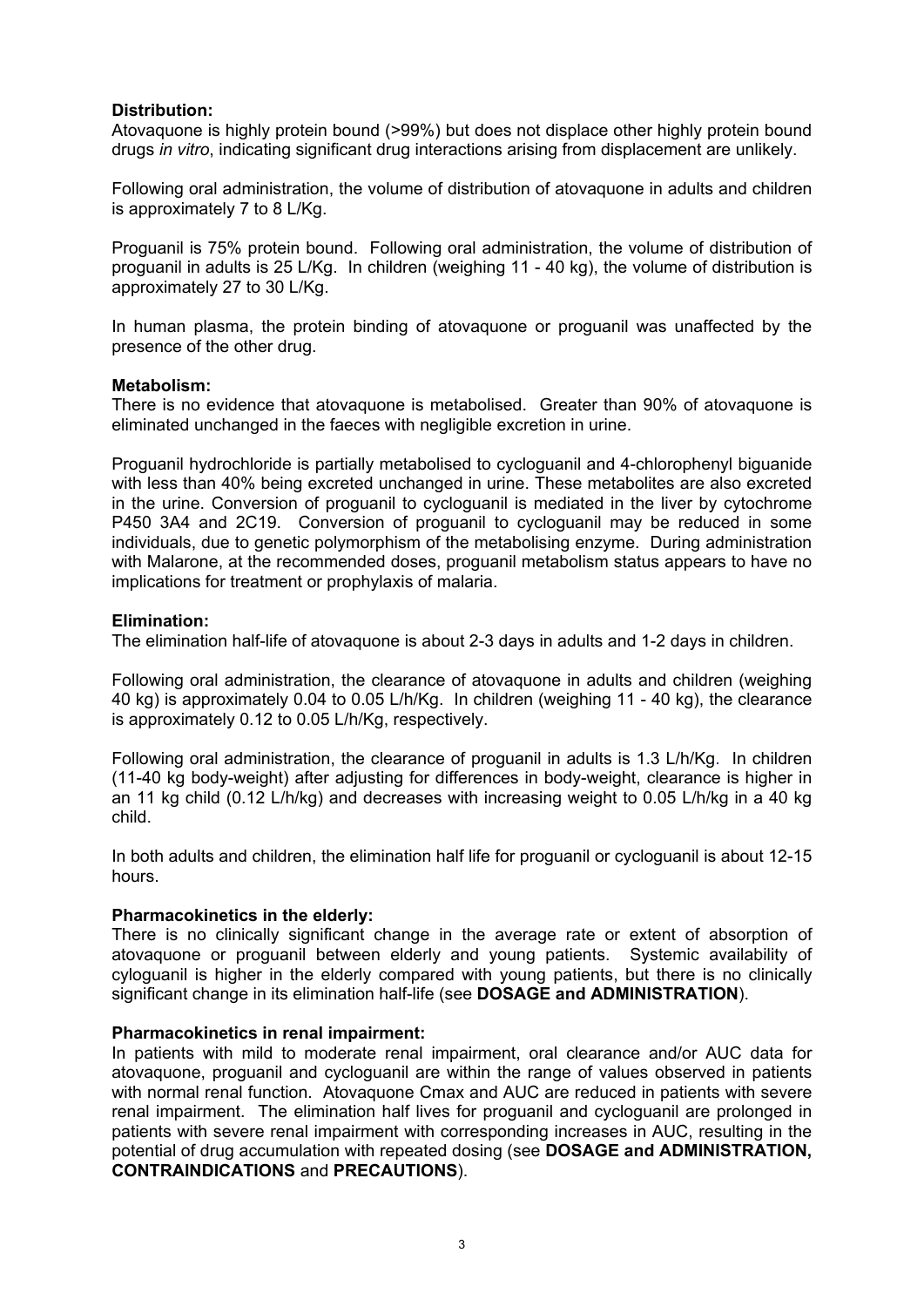#### **Pharmacokinetics in hepatic impairment:**

In patients with mild to moderate hepatic impairment, there is no clinically significant change in exposure to atovaquone compared with healthy patients. In patients with mild to moderate hepatic impairment there is an increase in proguanil AUC with no change in its elimination half life and there is a decrease in Cmax and AUC for cycloguanil. No data are available in patients with severe hepatic impairment. (See **DOSAGE and ADMINISTRATION,** and **PRECAUTIONS**).

## **CLINICAL TRIALS:**

The safety and effectiveness of Malarone Tablets (250/100) and Malarone Junior Tablets (62.5/25) have been established in studies of up to 12 weeks in adult and paediatric subjects.

**Prophylaxis of Malaria (individuals > 40 kg):** The safety and efficacy of Malarone Tablets (250/100) in the prophylaxis of *P. falciparum* malaria was demonstrated in five randomised, double-blind clinical studies. Three placebo-controlled parallel group studies were conducted in residents of malaria-endemic areas (MALB2001, MALB3001 and MALB3003), and two active-controlled studies were conducted in non-immune travellers (MALB30010 and MALB30011).

There were 473 patients in placebo-controlled studies, 232 of whom received one Malarone Tablet (250/100) daily for 10-12 weeks of chemoprophylaxis, and 241 received placebo. Prevention of parasitaemia was the primary endpoint in the studies. Malarone had an overall efficacy of 97% (range 95-100%) for prevention of *P. falciparum* parasitaemia and an adverse event profile similar to placebo.

MALB3003 included 204 children (weighing 11-40 kg) who received a lower dose of Malarone or placebo based on body weight (see Prophylaxis of Malaria (individuals 11-40 kg)

There were 1975 patients in active controlled studies, 993 of whom received one Malarone Tablet (250/100) daily at the recommended dose (see **DOSAGE and ADMINISTRATION)**, 471 received mefloquine weekly (1 to 3 weeks before until 4 weeks after travel) and 511 patients received chloroquine weekly (1 week before until 4 weeks after travel) plus daily proguanil (1-2 days before until 4 weeks after travel). Frequency of adverse events was the primary endpoint and development of confirmed falciparum malaria within 60 days after leaving the malaria-endemic area was the secondary endpoint in the studies. No patients receiving Malarone or mefloquine contracted malaria (efficacy 100%), and 3 patients receiving chloroquine/proguanil contracted malaria (efficacy at least 70%). Patients receiving Malarone experienced fewer neuropsychiatric and gastrointestinal adverse reactions than patients receiving mefloquine and chloroquine/proguanil respectively.

**Prophylaxis of Malaria (individuals 11-40 kg):** The efficacy and safety Malarone Junior Tablets (62.5/25) in the prophylaxis of *P. falciparum* malaria in patients weighing 11-40 kg was demonstrated in two randomised, placebo-controlled, double blind studies of 12 week duration conducted in residents of malaria endemic areas. A total of 534 patients (11-40 kg) were enrolled in the studies, of which 264 received the recommended dose of Malarone Junior Tablets (62.5/25) based on body weight; 11-20 kg - 1 Junior tablet containing 62.5 mg atovaquone + 25 mg proguanil hydrochloride; 21-30 kg - 2 Junior tablets; 31-40 kg - 3 Junior tablets (MALB3003 and MAL30015).

In the combined data from the two studies (per-protocol population), only one of 238 patients (0.4%) in the Malarone group developed *P. falciparum* parasitaemia during chemoprophylaxis over 12 weeks, compared with 50 of 245 (20.4%) patients in the placebo group. The protective efficacy of Malarone was calculated to be 97.9% in this population.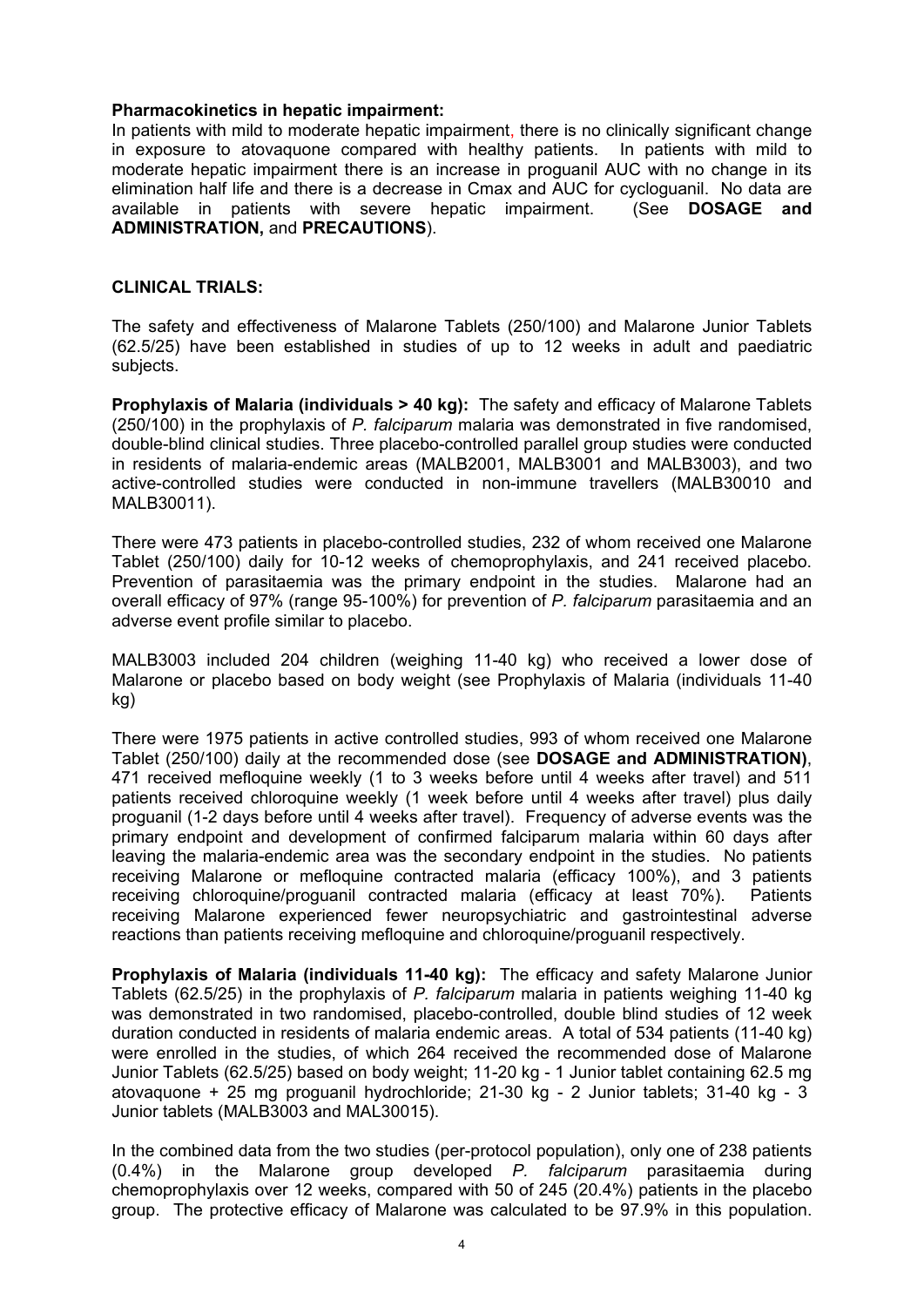The safety findings with regard to adverse events during chemosuppression showed no differences between Malarone and placebo.

The safety profile of Malarone was assessed in two active controlled studies in travelers to malaria endemic areas (Studies MAL30010 - mefloquine and MAL30012 - chloroquine/ proguanil). (See **Adverse Events)**. With respect to efficacy, in combined data from the two active-controlled studies (n=186; 93 in the Malarone group), there was no confirmed cases of *P. falciparum* during chemoprophylaxis or in follow-up to Day 60.

**Treatment of Malaria:** Eight clinical studies (5 controlled and 3 uncontrolled) were conducted in 1115 patients of atovaquone and/or proguanil hydrochloride administered for the treatment of falciparum malaria. Studies in children were conducted at doses of atovaquone and proguanil hydrochloride based on body weight; 466 patients (adults and children) received concurrent atovaquone and proguanil hydrochloride at the recommended dose (see **DOSAGE and ADMINISTRATION**).

The primary efficacy endpoint was the proportion of evaluable patients cured of acute malaria. Cure was defined by clearance of asexual parasitaemia within 7 days of initiation of treatment, without subsequent recrudescence during the 28 day follow-up period.

In the controlled clinical trials, the study population included only patients with uncomplicated falciparum malaria. The comparator was standard antimalarial therapy within the country in which the study was conducted. Treatment with combination of atovaquone and proguanil hydrochloride was curative in 98% of evaluable patients (combined result). The concurrent administration of atovaquone and proguanil hydrochloride was more efficacious in three studies and of equivalent efficacy in two trials as the respective comparator antimalarial regimen (Table 1).

|                    |                         |                                                                 | <b>Evaluable Patients</b>         |            | Cure Rate (%)                     |            |
|--------------------|-------------------------|-----------------------------------------------------------------|-----------------------------------|------------|-----------------------------------|------------|
| Country            | Age<br>Range<br>(years) | Comparator                                                      | <b>ATOV</b><br>and<br><b>PROG</b> | Comparator | <b>ATOV</b><br>and<br><b>PROG</b> | Comparator |
| Zambia             | 14-54                   | Pyrimethamine<br>and Sulphadoxine                               | 80                                | 80         | 100                               | 99         |
| Thailand           | 15-63                   | Mefloquine<br>Hydrochloride                                     | 79                                | 79         | $100***$                          | 86         |
| Gabon              | 15-80                   | Amodiaguine<br>Hydrochloride                                    | 63                                | 63         | 98**                              | 81         |
| <b>Philippines</b> | 12-64                   | Chloroquine <sup>+</sup> ,<br>Pyrimethamine<br>and Sulphadoxine | 54                                | 32         | $100*$                            | 88         |
| Kenya              | $3 - 12$                | Halofantrine                                                    | 81                                | 83         | 94                                | 90         |

# **Table 1. Summary of Controlled Clinical Studies**

ATOV - Atovaquone; PROG - Proguanil hydrochloride.

\* p<0.05, \*\*p<0.005, \*\*\*p<0.002 versus comparator.

<sup>+</sup> Initially as monotherapy, followed by combination therapy.

In uncontrolled studies conducted in Thailand using the recommended dose of atovaquone and proguanil hydrochloride, the cure rate of malaria was 100% in adults (n=24, *P. falciparum*) and 100% in children (n=26, *P. falciparum*).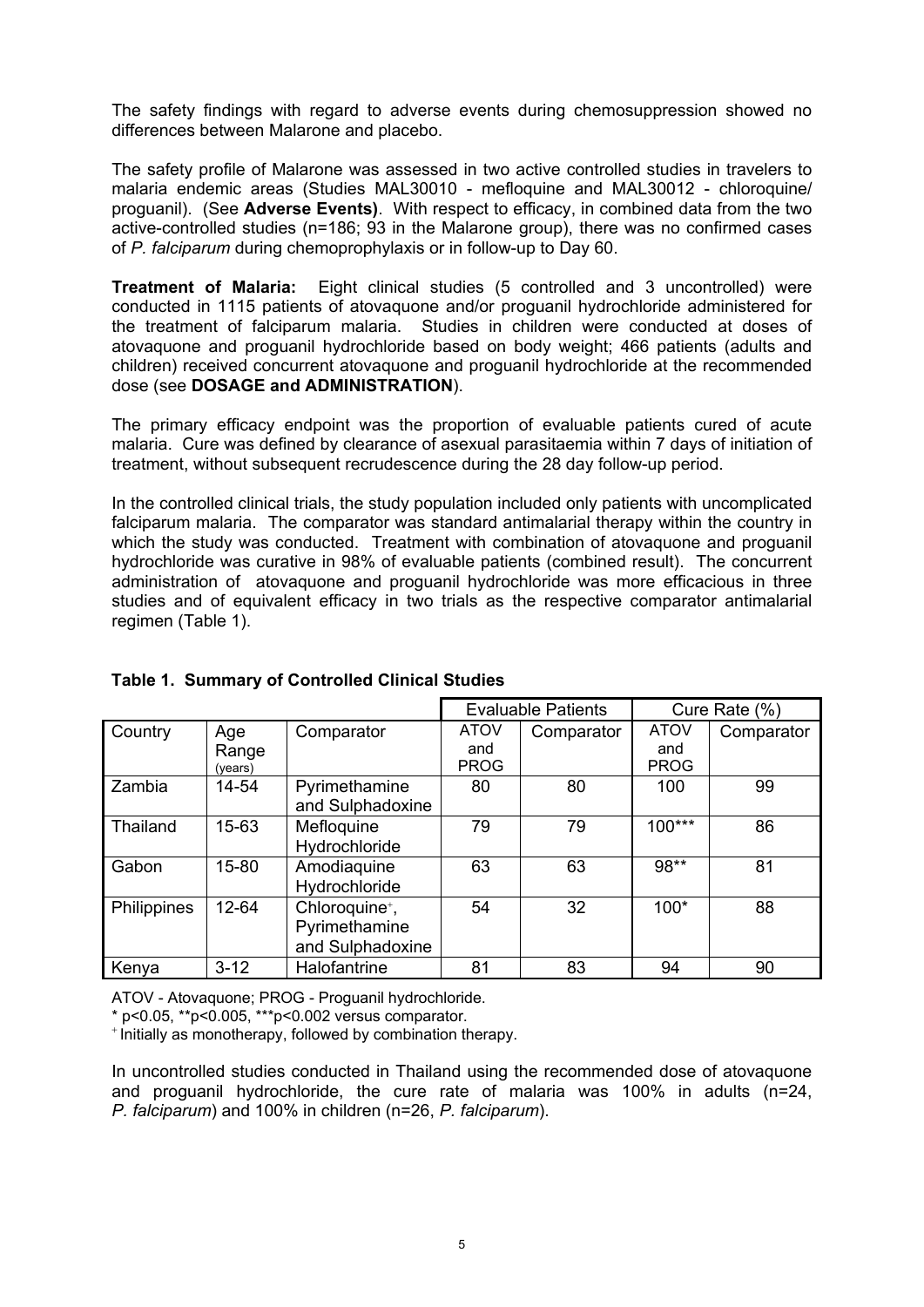# **INDICATIONS:**

Malarone is indicated for:

- Prophylaxis of *Plasmodium falciparum* malaria in adults and children ≥ 11 kg.
- Treatment of *Plasmodium falciparum* malaria in adults and children aged 3 years or older.

## **CONTRAINDICATIONS:**

Malarone is contraindicated in individuals with known hypersensitivity to atovaquone or proguanil hydrochloride or to any component of the formulation.

Malarone is contraindicated for prophylaxis of *P. falciparum* malaria in patients with severe renal impairment (creatinine clearance < 30 mL/min).

## **PRECAUTIONS:**

Malarone has not been evaluated for the treatment of cerebral malaria or other severe manifestations of complicated malaria including hyperparasitaemia, pulmonary oedema or renal failure.

Safety and efficacy of Malarone for the treatment and prophylaxis of malaria in paediatric patients who weigh less than 11 kg have not been established.

In the event of recrudescent infections due to *P. falciparum* or failure of chemoprophylaxis, patients should be treated with a different blood schizonticide.

Parasite relapse occurred commonly when *P. vivax* malaria was treated with Malarone alone. Travellers with intense exposure to *P. vivax* or *P. ovale*, and those who develop malaria caused by either of these parasites, will require additional treatment with a drug such as primaquine, that is active against hypnozoites.

Persons taking Malarone for prophylaxis or treatment of malaria should take a repeat dose if they vomit within 1 hour of dosing. In the event of diarrhoea, normal dosing should be continued. Absorption of atovaquone may be reduced in patients with diarrhoea or vomiting, but diarrhoea or vomiting was not associated with reduced efficacy in clinical trials of Malarone for malaria prophylaxis. However, as with other antimalarial agents, patients with diarrhoea or vomiting should be advised to continue to comply with personal protection measures (repellants, bednets).

In patients with acute malaria who present with diarrhoea or vomiting, alternative therapy should be considered. If Malarone is used to treat malaria in these patients, parasitaemia should be closely monitored.

The co-administration of Malarone with other antimalarial drugs has not been evaluated.

Parasitaemia should be closely monitored in patients receiving concurrent metoclopramide or tetracycline (see **INTERACTIONS WITH OTHER MEDICINES**).

The concomitant administration of Malarone and rifampicin or rifabutin is not recommended (see **INTERACTIONS WITH OTHER MEDICINES)**.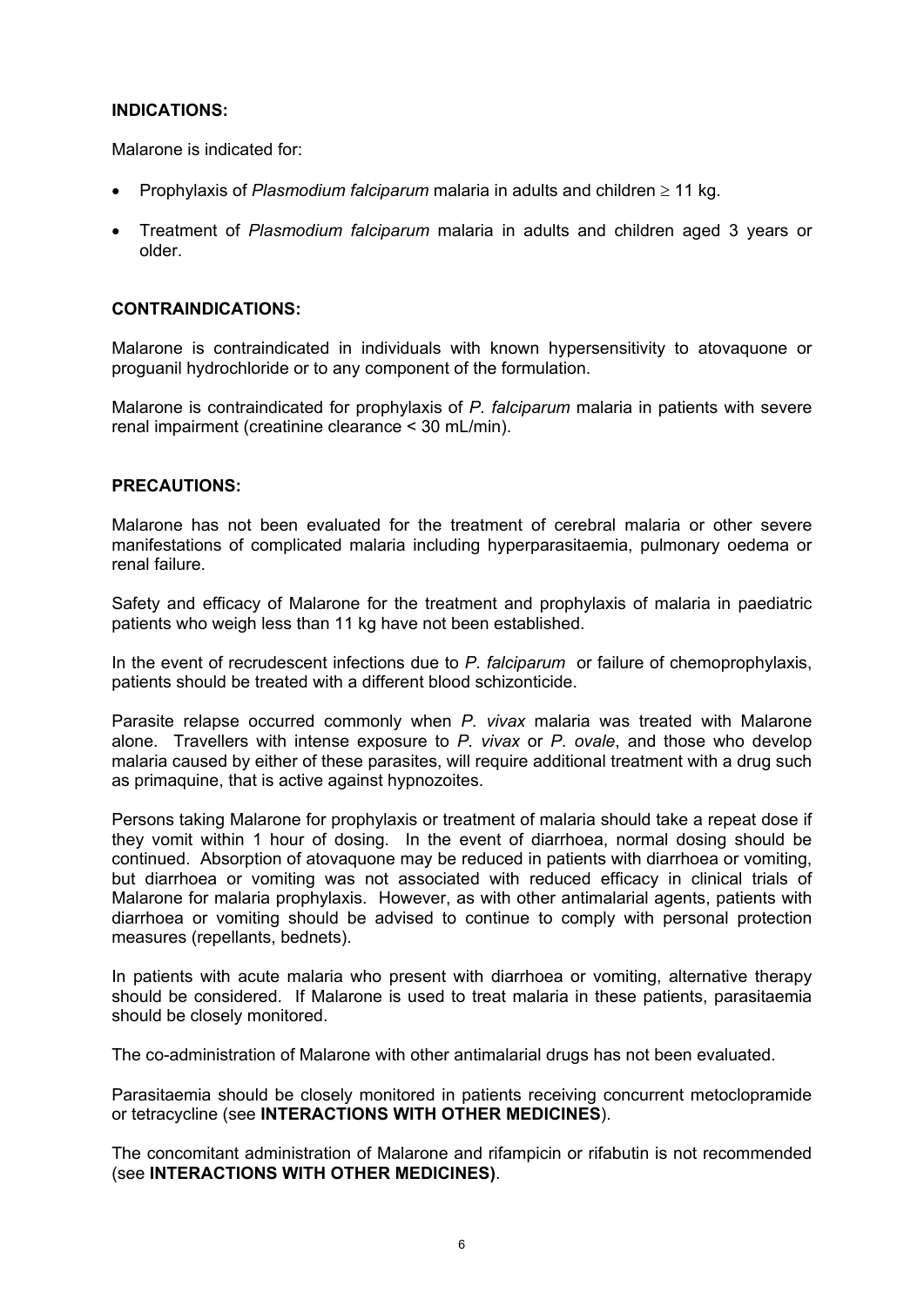## **Carcinogenicity, mutagenicity and impairment of fertility:**

Oncogenicity studies of atovaquone alone in mice showed an increased incidence of hepatocellular adenomas and carcinomas at all dose levels tested, yielding exposures approximately 5 to 8 times the average steady-state plasma concentrations in humans during prophylaxis of malaria. The pattern of associated histological findings observed in the liver, is consistent with a species specific, non genotoxic, neoplastic response. Studies in rats at oral dose levels of up to 500 mg/kg/day were negative. Atovaquone is unlikely to present a carcinogenic risk to humans at therapeutic doses.

Oncogenicity studies on proguanil alone showed no evidence of carcinogenicity in rats and mice at doses resulting in exposures approximately equal to those obtained in humans during prophylaxis of malaria but considerably below exposures obtained during treatment of malaria. Carcinogenicity studies have not been conducted with atovaquone in combination with proguanil.

There was no evidence that either atovaquone or proguanil alone were mutagenic in bacterial and mammalian cell gene mutation assays *in vitro*, and in mouse bone marrow micronucleus assays for chromosome damage *in vivo*. Cycloguanil, an active metabolite of proguanil, was negative in a bacterial mutagenicity assay but positive in both a mammalian cell mutagenicity assay and a mouse micronucleus test. As the genotoxicity of cycloguanil is prevented or moderated by the co-administration of folinic acid, it appears to be related to the inhibition of mammalian dihydrofolate reductase, causing a reduction in the nucleotide pool and a consequent perturbation of DNA synthesis rather than a direct interaction with DNA. Neither proguanil nor cycloguanil is likely to present a genotoxic risk at clinical exposure levels. Mutagenicity studies have not been performed with atovaquone in combination with proguanil.

There are no data on the effect of atovaquone on human fertility. Data from animal studies show that atovaquone does not affect reproductive potential or performance at oral doses of up to 1000 mg/kg (approximately 6.5 times human exposure at the maximum recommended clinical treatment dose, based on AUC). A study in rats showed no impairment of male or female fertility at oral proguanil doses up to 16 mg/kg/day (approximately 0.03 times human exposure at the recommended clinical treatment dose, based on AUC). However, there is some evidence from published animal studies that proguanil and/or its main metabolite, cycloguanil, may cause impairment of fertility/early embryonic loss. No fertility studies have been performed in animals with atovaquone in combination with proguanil.

Findings in repeat dose studies with the atovaquone and proguanil hydrochloride combination were entirely proguanil related. As proguanil has been used extensively and safely in the treatment and prophylaxis of malaria at doses similar to those used in Malarone, these findings are considered of little relevance in the clinical situation.

#### **Use in Pregnancy (Category B2):**

The safety of the drug combination in human pregnancy has not been established. There is no information on effects of atovaquone administration during human pregnancy. Foetal death and malformation have rarely been reported in association with the use of proguanil. The relationship of these events to proguanil is not certain, and the overall number of reported events is low, given that the drug has been used in pregnant women for many years. Foetal loss is a known complication of *Plasmodium falciparum* malaria in pregnancy.

The proguanil component of Malarone acts by inhibiting parasitic dihydrofolate reductase. There are no clinical data indicating that folate supplementation diminishes drug efficacy. For women of childbearing age receiving folate supplements to prevent neural tube birth defects, such supplements may be continued while taking Malarone.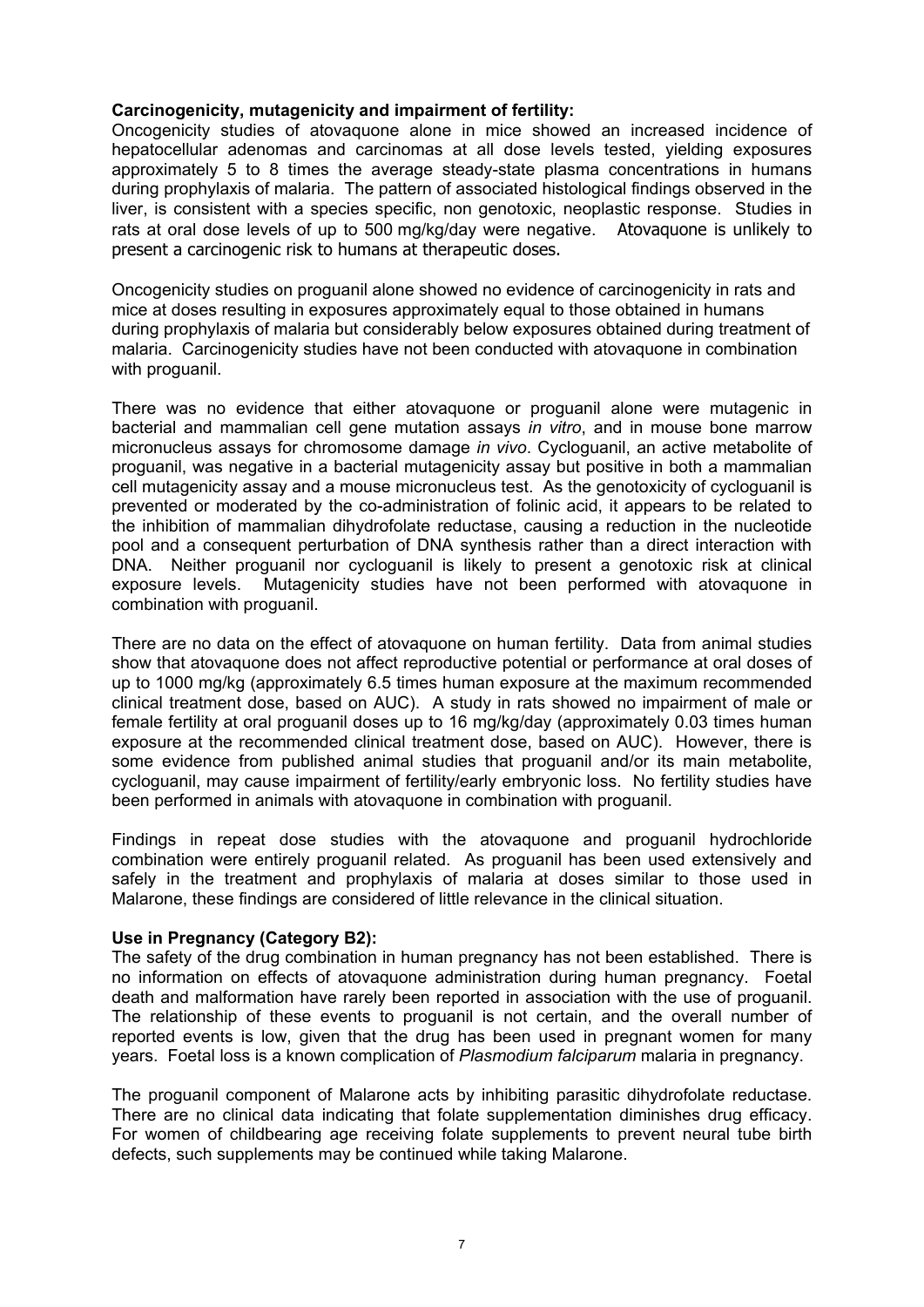Embryofoetal development studies in animals with the combination of atovaquone and proguanil did not indicate any teratogenic potential in rats at doses up to 50:20 mg/kg/day (approximately 5 times the human exposure to atovaquone and 0.3 times human exposure to proguanil, based on treatment AUCs), nor in rabbits at doses up to 100:40 mg/kg/day (approximately 1 times the human exposure to atovaquone and 0.5 times the exposure to proguanil, based on treatment AUCs). In rabbits given atovaquone alone at 1200 mg/kg/day (approximately 1.4 times the estimated human exposure during treatment of malaria), an increased incidence of resorptions and decreased length and weight of foetuses was noted. These effects were observed only in the presence of maternal toxicity.

In a peri-postnatal study in rats dosed with proguanil alone up to 16 mg/kg/day (0.03 times the human exposure, based on treatment AUC), no treatment-related effects were seen in reproductive or other parameters in the F0, F1 and F2 generations.

However, as animal studies are not always predictive of human response, the use of atovaquone-proguanil in pregnancy should only be considered if the expected benefit to the mother outweighs the risk to the foetus.

#### **Use in Lactation:**

It is not known whether atovaquone is excreted into human milk. In a rat study, the atovaquone concentrations in milk were 30% of the concurrent atovaquone concentrations in maternal plasma. Proguanil is excreted in human milk in small quantities. Breast feeding is not recommended during treatment with Malarone.

## **Renal Impairment:**

Pharmacokinetic studies indicate that no dosage adjustments are needed in patients with mild to moderate renal impairment. In patients with severe renal impairment (creatinine clearance < 30 mL/min) alternatives to Malarone for treatment of acute *P. falciparum* malaria should be recommended whenever possible (see **DOSAGE and ADMINISTRATION, CONTRAINDICATIONS** and **PHARMACOKINETICS**).

#### **Hepatic Impairment:**

Pharmacokinetic studies indicate that no dosage adjustments are needed in patients with mild to moderate hepatic impairment. Malarone has not been specifically studied in patients with severe hepatic impairment.

#### **Dosage in Children:**

Dosage recommendations in children are based on body weight (see **DOSAGE AND ADMINISTRATION**).

# **Dosage in the Elderly:**

Pharmacokinetic studies indicate that no dosage adjustments are needed in the elderly.

# **Effects on Ability to Drive and Operate Machinery:**

There have been no studies to investigate the effect of atovaquone and proguanil hydrochloride on driving performance or the ability to operate machinery. Detrimental effect on such activities is not predicted from the pharmacology of the component drugs.

## **INTERACTIONS WITH OTHER MEDICINES:**

Proguanil may potentiate the anticoagulant effect of warfarin and other coumarin based anticoagulants. The mechanism of this potential drug interaction has not been established. Caution is advised when initiating or withdrawing malaria prophylaxis or treatment with Malarone in patients on continuous treatment with coumarin based anticoagulants.

Concomitant treatment with tetracycline, metoclopramide, rifampicin and rifabutin have been associated with significant decreases in plasma concentration of atovaquone (see **PRECAUTIONS**). Concomitant administration of tetracycline and Malarone reduced the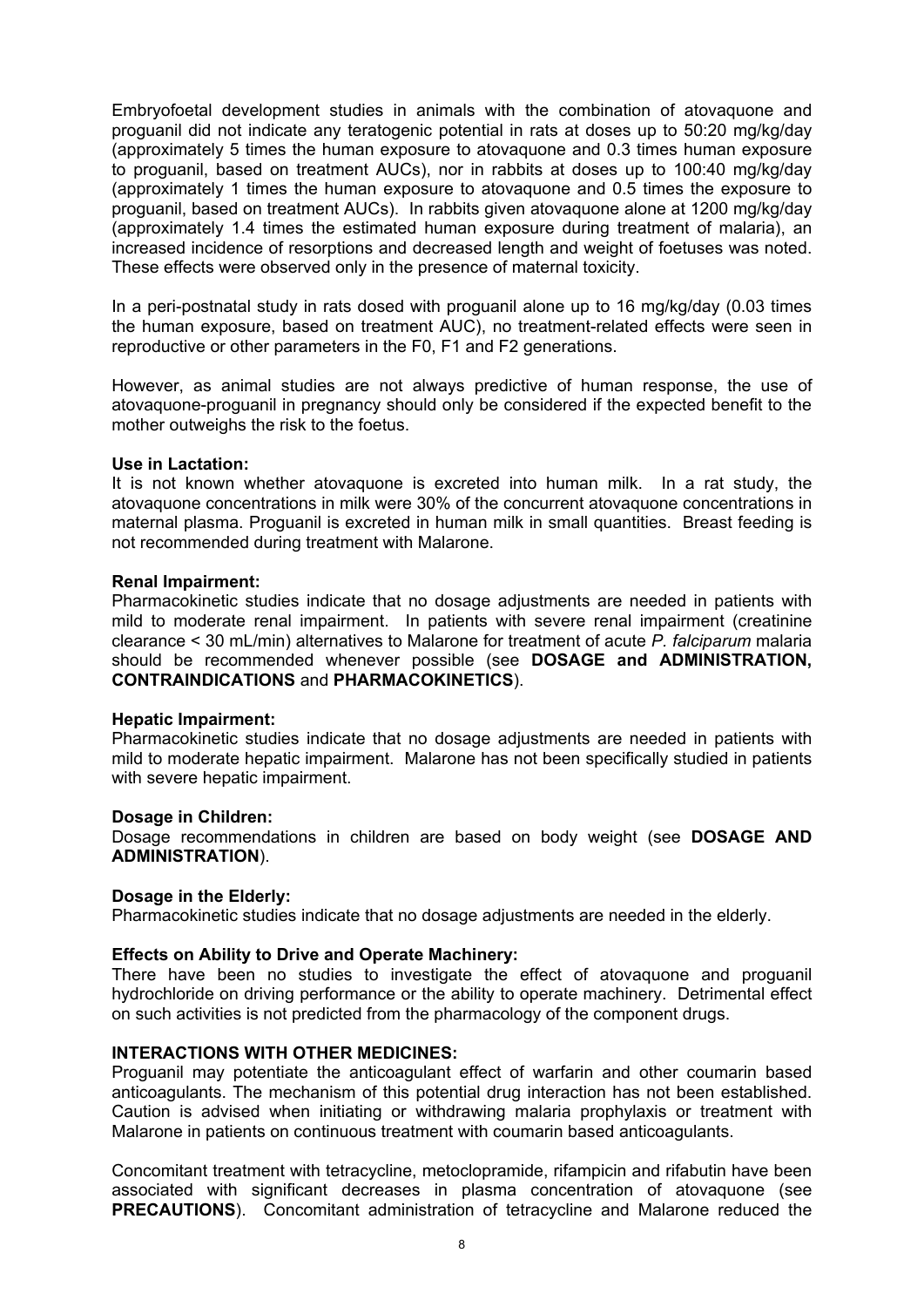plasma concentrations of atovaquone but had no effect on the efficacy of Malarone in curing *Plasmodium falciparum* malaria.

Concomitant administration of atovaquone and indinavir results in a 23% decrease in the  $C<sub>min</sub>$  of indinavir in healthy individuals. Caution should be exercised when prescribing atovaquone with indinavir due to the decrease in trough levels of indinavir.

In clinical studies of atovaquone in the treatment of diseases other than malaria, small decreases in plasma concentrations were associated with concomitant use of paracetamol, benzodiazepines, aciclovir, opiates, cephalosporins, antidiarrhoeal agents and laxatives. The implications of these observations for use with Malarone are not known. In the same series of studies, the following medications were not associated with a change in steady state plasma concentrations of atovaquone: fluconazole, clotrimazole, ketoconazole, antacids, systemic corticosteroids, non-steroidal anti-inflammatory drugs, anti-emetic drugs (excluding metoclopramide) and  $H_2$ -antagonists.

There is no information available on whether interactions occur between atovaquone and terfenadine or cisapride.

Atovaquone is highly protein bound (>99%) but does not displace other highly protein bound drugs *in vitro*, indicating significant drug interactions arising from drug displacement are unlikely.

Coadministration of efavirenz with Malarone may result in a decrease in exposure to atovaquone and proguanil. When given with efavirenz or boosted protease-inhibitors, atovaquone concentrations have been observed to decrease as much as 75%. Since decreased concentrations of atovaquone and proguanil may result in a decrease of antimalarial efficacy, concomitant administration should be avoided whenever possible.

#### **ADVERSE EFFECTS:**

As Malarone contains atovaquone and proguanil hydrochloride, the type and severity of adverse reactions associated with each of the compounds may be expected. However, at the doses employed for both treatment and prophylaxis of malaria, adverse reactions are generally mild and of limited duration. There is no evidence of added toxicity following concurrent administration of the two compounds.

#### **PROPHYLAXIS:**

**Individuals > 40 kg:** The nature and frequency of adverse reactions reported in clinical trials of Malarone (atovaquone and proguanil hydrochloride) for the prophylaxis of malaria in individuals weighing > 40 kg were similar to those reported with placebo or the active comparator drug (mefloquine or chloroquine/proguanil). However, patients receiving Malarone had fewer neuropsychiatric and gastrointestinal adverse reactions than patients receiving mefloquine and chloroquine/proguanil respectively. Overall, Malarone has a better safety profile than mefloquine or chloroquine/proguanil (see Tables 2 and 3).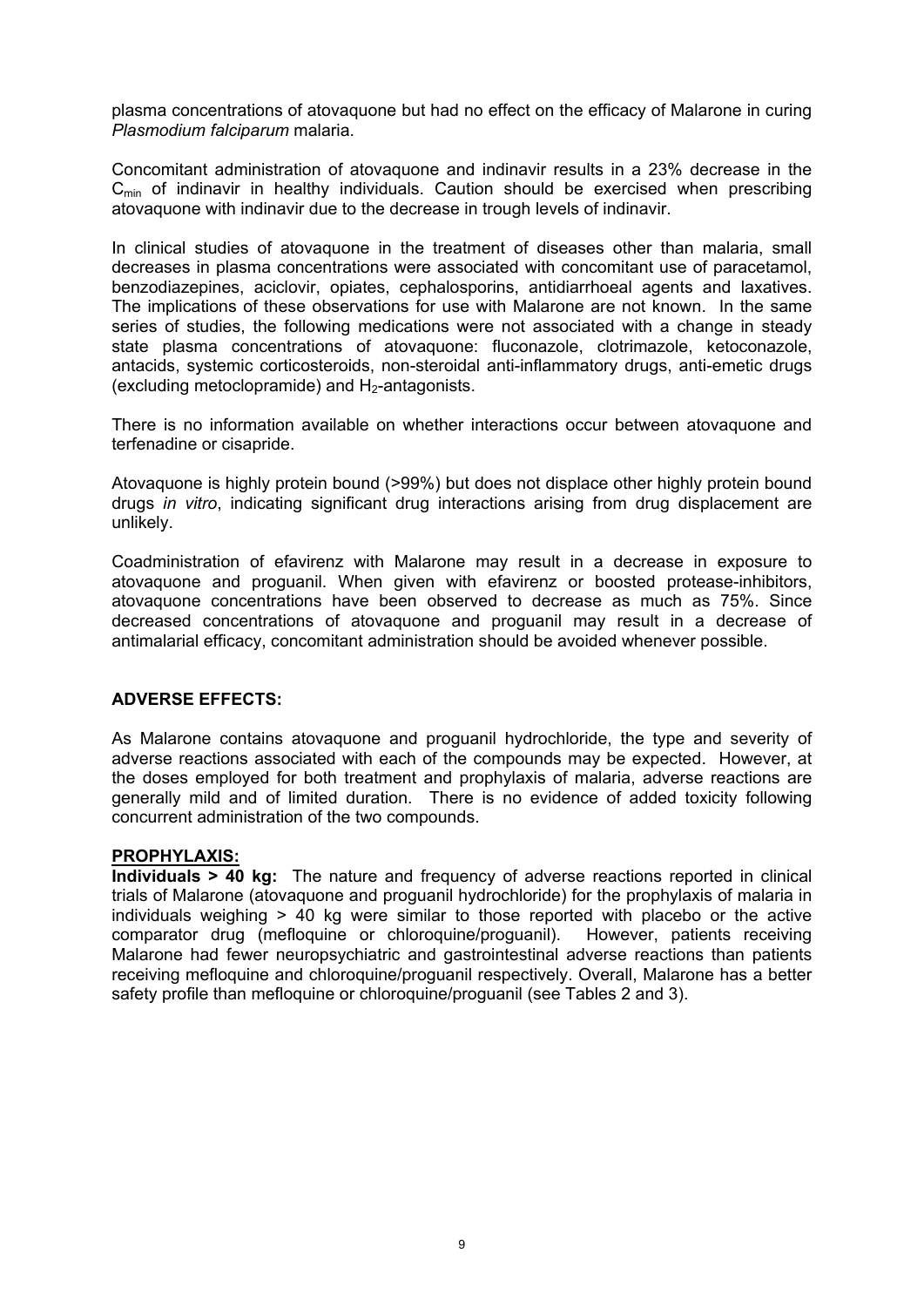| Table 2: | Drug-Related Adverse Reactions, Occurring in ≥1% of Patients Taking |
|----------|---------------------------------------------------------------------|
|          | Malarone Tablets (250/100) in Placebo Controlled Studies.           |

| <b>Adverse Event</b>    | <b>Malarone</b><br>$(n=232)$ | <b>Placebo</b><br>$(n=241)$ |
|-------------------------|------------------------------|-----------------------------|
| <b>Gastrointestinal</b> |                              |                             |
| Diarrhoea               | $2\%$ (4)                    | $4\%$ (9)                   |
| Dyspepsia               | $2\%$ (4)                    | $4\%$ (9)                   |
| Gastritis               | 3% (6)                       | $2\%$ (5)                   |
| Vomiting                | $1\%$ (3)                    | $<1\%$ (1)                  |
| <b>Abdominal Pain</b>   | 7% (16)                      | $9\%$ (21)                  |
| <b>Cutaneous</b>        |                              |                             |
| Pruritus                | $1\%$ (3)                    | $<1\%$ (2)                  |
| Nervous/psychiatric     |                              |                             |
| Headache                | 6% (13)                      | 9% (22)                     |

# **Table 3: Drug-Related Adverse Reactions\*, Occurring in** ≥**1% of Patients Taking Malarone Tablets (250/100) in Active-Controlled Studies.**

|                         |                              | <b>MALB30010</b>   |                              | <b>MALB30011</b>       |  |
|-------------------------|------------------------------|--------------------|------------------------------|------------------------|--|
| <b>Adverse Event</b>    | <b>Malarone</b><br>(n = 482) | MFQ<br>$(n = 471)$ | <b>Malarone</b><br>$(n=511)$ | $C + P$<br>$(n = 511)$ |  |
| <b>Gastrointestinal</b> |                              |                    |                              |                        |  |
| Diarrhoea               | 7% (36)                      | 7% (35)            | 5% (24)                      | 7% (37)                |  |
| Nausea                  | $3\%$ (15)                   | 9% (42)            | $2\%$ (9)                    | 7% (34)                |  |
| Vomiting                | 1% (7)                       | $2\%$ (9)          | 0                            | 2% (11)                |  |
| <b>Abdominal Pain</b>   | 5% (26)                      | $5\%$ (23)         | $3\%$ (15)                   | 6% (30)                |  |
| <b>Oral Ulceration</b>  | 6% (28)                      | 4% (17)            | 4% (18)                      | 5% (25)                |  |
| <b>Cutaneous</b>        |                              |                    |                              |                        |  |
| Pruritus                | $1\%$ (7)                    | $2\%$ (11)         | $1\%$ (6)                    | $<1\%$ (5)             |  |
| Hair Loss               | $1\%$ (5)                    | 0                  | $<$ 1% (4)                   | $1\%$ (6)              |  |
| Nervous/psychiatric     |                              |                    |                              |                        |  |
| Headache                | 4% (19)                      | 7% (34)            | $4\%$ (21)                   | 4% (19)                |  |
| Dreams                  | 7% (32)                      | 14% (66)           | 4% (19)                      | $3\%$ (14)             |  |
| Insomnia                | $3\%$ (15)                   | 14% (65)           | $2\%$ (8)                    | 2% (12)                |  |
| <b>Dizziness</b>        | 2% (10)                      | $9\%$ (43)         | $3\%$ (17)                   | 4% (19)                |  |
| Visual difficulties     | 2% (8)                       | $3\%$ (16)         | 2% (10)                      | 2% (10)                |  |

 $MFG$  = mefloquine,  $C$  = chloroquine,  $P$  = proguanil hydrochloride

\* The duration of dosing for Malarone (1-2 days before until 7 days after travel) is shorter than for mefloquine (2-3 weeks before until 4 weeks after travel) or chloroquine (1 week before until 4 weeks after travel). Adverse reaction data is therefore presented for only the period the patient was receiving active treatment.

#### **Individuals 11-40 kg:**

The incidence of adverse reactions reported in clinical trials using Malarone Junior Tablets (62.5/25) for the prophylaxis of malaria in individuals weighing 11-40 kg were similar to those reported with placebo (MALB3003 & MAL30015). In studies MAL30010 and MAL30012, the incidence of drug-related adverse events was higher in the chloroquine/proguanil group (15% vs 11% for Malarone) during active treatment. Due to the low number of patients in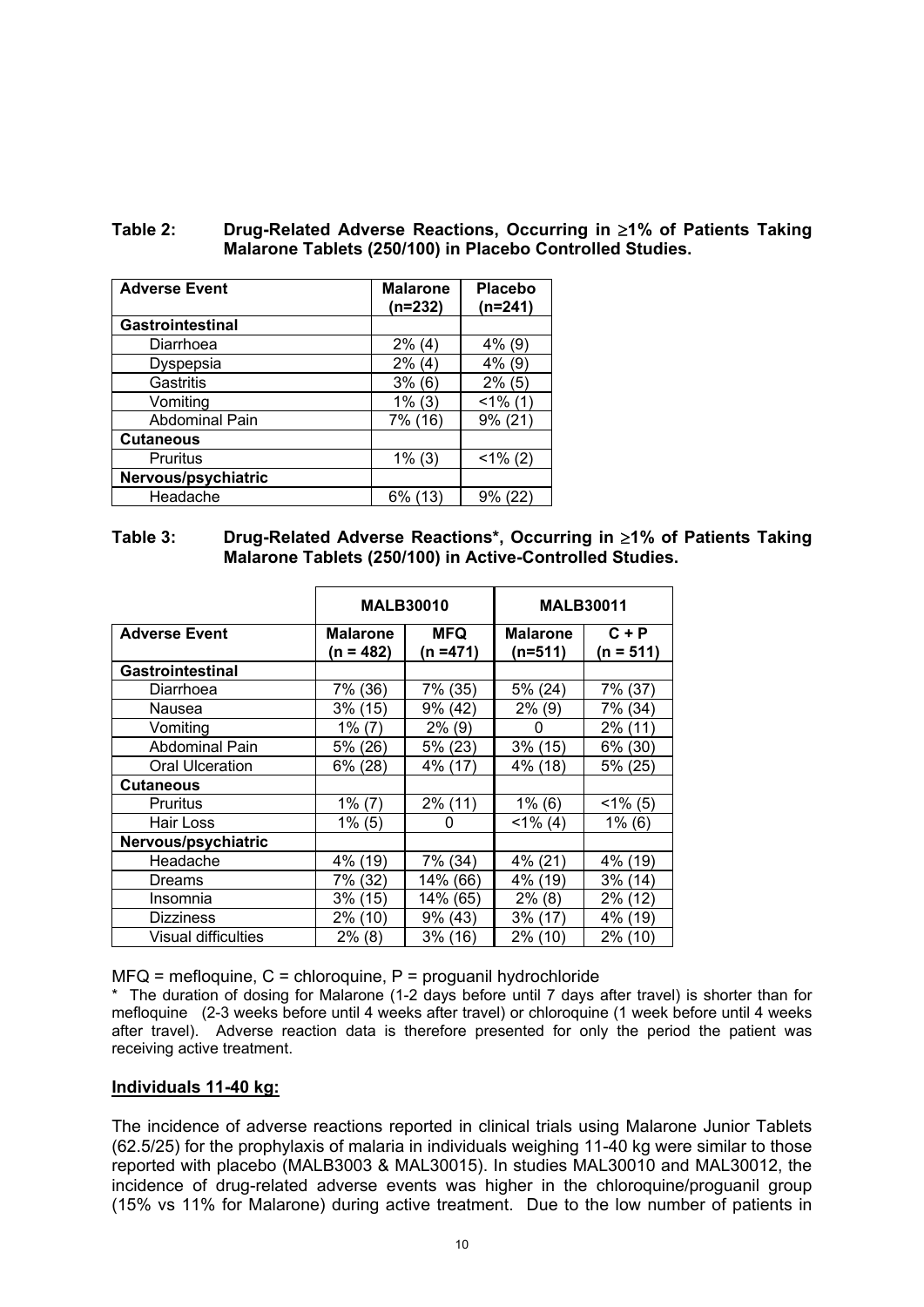study MAL30010 (n=12), no drug-related adverse events were reported by the mefloquine recipients. Tables 4 & 5 list the common drug-related adverse reactions reported during chemoprophylaxis by treatment group.

| Table 4: | Drug-Related Adverse Reactions, Occurring in ≥1% of Patients Taking |
|----------|---------------------------------------------------------------------|
|          | Malarone Junior Tablets (62.5/25) in Placebo Controlled Studies.    |

| <b>Adverse Event</b>    | <b>Malarone</b><br>$n = 264$ | <b>Placebo</b><br>$n = 270$ |  |
|-------------------------|------------------------------|-----------------------------|--|
| Body as a Whole         |                              |                             |  |
| Abdominal pain          | 12% (32)                     | 11% (30)                    |  |
| Headache                | 4% (10)                      | $4\%$ (11)                  |  |
| <b>Gastrointestinal</b> |                              |                             |  |
| Vomitina                | 3%                           | $3\%$ (8)                   |  |

## **Table 5: Drug-Related Adverse Reactions\*, Occurring in** ≥**1% of Patients Taking Malarone Junior Tablets (62.5/25) in Active-Controlled Studies.**

| <b>Adverse Event</b>       | <b>Malarone</b> | $C + P$   |  |
|----------------------------|-----------------|-----------|--|
|                            | n=93            | n=81      |  |
| <b>Gastrointestinal</b>    |                 |           |  |
| Diarrhoea                  | $4\%$ (4)       | $4\%$ (3) |  |
| Abdominal pain             | 0               | $9\%$ (7) |  |
| Oral ulceration            | 2% (2)          | 2% (2)    |  |
| Vomiting                   | 1% (1)          | 6% (5)    |  |
| Nausea                     | 0               | $9\%$ (7) |  |
| Decreased appetite         | $1\%$ (1)       | 0         |  |
| <b>Nervous</b>             |                 |           |  |
| Dreams                     | $3\%$ (3)       | n         |  |
| <b>Dizziness</b>           | $1\%$ (1)       | $1\%$ (1) |  |
| Body as a Whole            |                 |           |  |
| Lethargy                   | 2% (2)          | 0         |  |
| Fever                      | 1% (1)          | $1\%$ (1) |  |
| <b>Skin and Appendages</b> |                 |           |  |
| Pruritus                   | $2\%$ (2)       | $1\%$ (1) |  |
| <b>Special Senses</b>      |                 |           |  |
| Visual impairment          | 0               | $2\%$ (2) |  |
| <b>Respiratory</b>         |                 |           |  |
| Cough                      | $1\%$ (1)       | 0         |  |

 $C =$  chloroquine,  $P =$  proquanil hydrochloride

\* Adverse reaction data is presented for only the period the patient was receiving active treatment.

# **TREATMENT:**

The nature and frequency of adverse experiences reported in controlled clinical trials of atovaquone and proguanil hydrochloride for the treatment of malaria were generally similar in patients treated with the combination or with a comparator antimalarial drug. This suggests that the adverse experiences are largely due to the disease rather than to study drugs (see Table 6).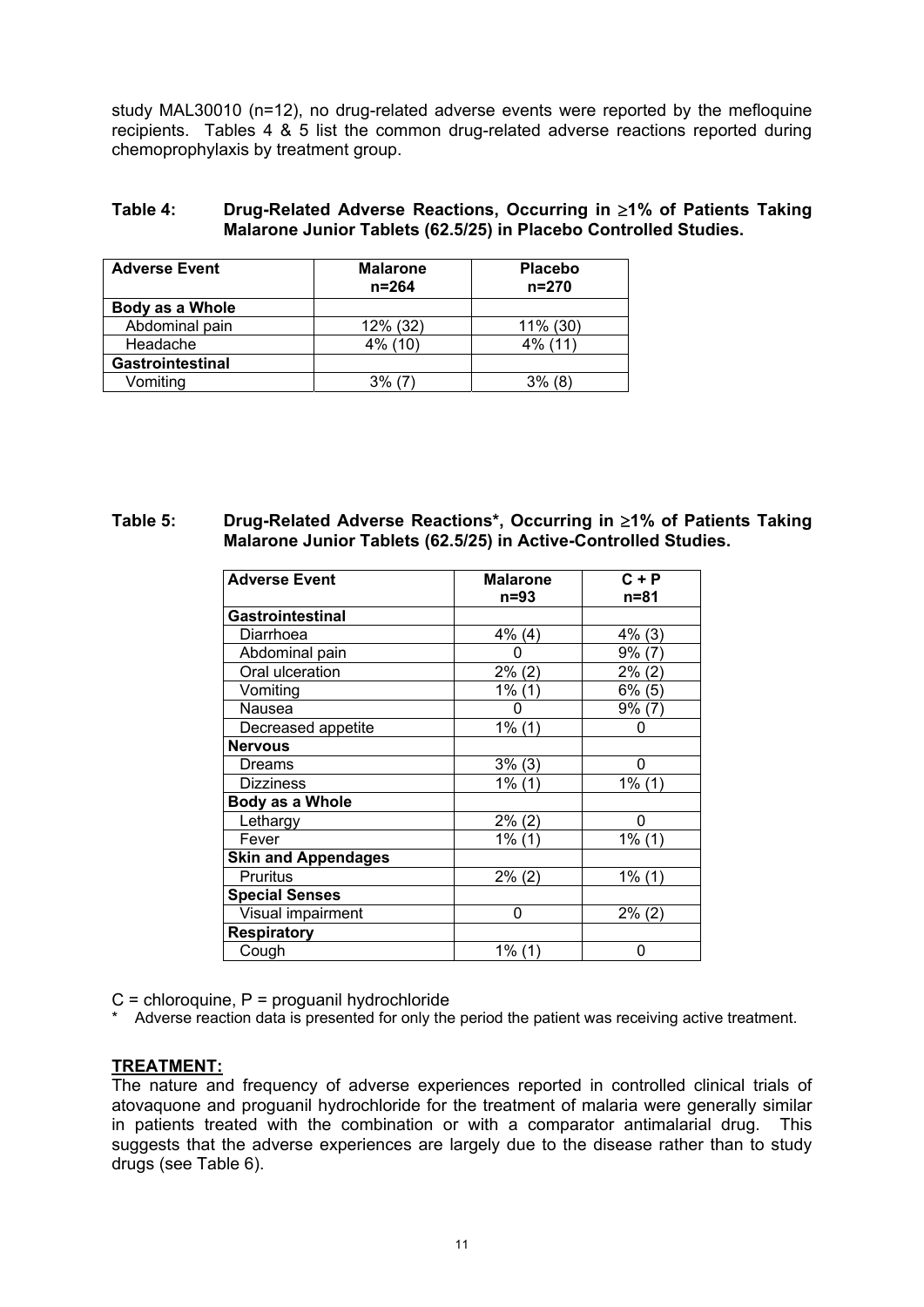# **Table 6: Adverse Events Considered by Investigators to be Attributable to Study Medication, Occurring in** ≥**1% of Adults with Malaria in Completed Phase III Studies**

| <b>Adverse Event</b>    | <b>Malarone</b> | $PYR + S$   | <b>MFQ</b>       | <b>ADQ</b>                | C±PYR+S*         |
|-------------------------|-----------------|-------------|------------------|---------------------------|------------------|
|                         | $(n = 304)$     | $(n = 81)$  | $(n = 91)$       | $(n = 71)$                | $(n = 55)$       |
| <b>Gastrointestinal</b> |                 |             |                  |                           |                  |
| <b>Abdominal Pain</b>   | 15%<br>(45)     | 21%<br>(17) | $0\%$            | 8%<br>6)                  | 0%               |
| Vomiting                | 12%<br>(35)     | 15%<br>(12) | $0\%$            | 25%<br>(18)               | 2%<br>1)         |
| Nausea                  | 11%<br>(32)     | 14%<br>(11) | 2%<br>2)         | 21%<br>(15)               | 2%<br>1)         |
| Diarrhoea               | 8%<br>(25)      | 11%<br>9)   | $0\%$            | 7%<br>5)                  | $2\%$<br>1)      |
| Anorexia                | 5%<br>(15)      | 5%<br>4)    | $1\%$<br>1)      | 13%<br>9)                 | 2%<br>1)         |
| Hepatomegaly            | $2\%$<br>6)     | 6%<br>5)    | $0\%$            | $0\%$                     | $\overline{0\%}$ |
| Constipation            | 1%<br>2)        | 0%          | $\overline{0\%}$ | $\overline{0\%}$          | 0%               |
| Dyspepsia               | 1%<br>2)        | 0%          | 0%               | 0%                        | 0%               |
| Nervous/Psychiatric     |                 |             |                  |                           |                  |
| Headache                | 8%<br>(25)      | 31%<br>(25) | $1\%$<br>1)      | 7%<br>5)                  | $\overline{0\%}$ |
| <b>Dizziness</b>        | 3%<br>8)        | 11%<br>(9)  | $0\%$            | 11%<br>8)                 | 2%<br>1)         |
| Insomnia                | 1%<br>3)        | 4%<br>3)    | 0%               | 25%<br>(18)               | 0%               |
| Body as a Whole         |                 |             |                  |                           |                  |
| Asthenia                | 7%<br>(20)      | 16%<br>(13) | 0%               | 3%<br>2)                  | 0%               |
| <b>Back Pain</b>        | 1%<br>2)        | 4%<br>3)    | 0%               | 0%                        | 0%               |
| Abnormal liver function |                 |             |                  |                           |                  |
| tests                   |                 |             |                  |                           |                  |
| <b>ALT</b>              | 6%<br>(18)      | 6%<br>5)    | 7%<br>6)         | $0\%$                     | $0\%$            |
| <b>AST</b>              | $5\%$<br>(16)   | 5%<br>4)    | 7%<br>6)         | 0%                        | 0%               |
| <b>Bilirubin</b>        | 2%<br>7)        | 0%          | 1%<br>1)         | 0%                        | 0%               |
| Cardiovascular          |                 |             |                  |                           |                  |
| Hypotension, postural   | 2%<br>6)        | 17%<br>(14) | $\overline{0\%}$ | $\overline{0\%}$          | 0%               |
| Palpitations            | 2%<br>5)        | 0%          | 0%               | 6%<br>4)                  | 0%               |
| <b>Cutaneous</b>        |                 |             |                  |                           |                  |
| Pruritus                | 2%<br>6)        | 2%<br>2)    | 0%               | $\overline{46\%}$<br>(33) | 0%               |
| Rash                    | $1\%$<br>2)     | 0%          | 0%               | 0%                        | $0\%$            |
| <b>Musculoskeletal</b>  |                 |             |                  |                           |                  |
| Myalgia                 | 3%<br>8)        | 6%<br>5)    | $0\%$            | 4%<br>3)                  | $\overline{0\%}$ |
| Erythropoietic          |                 |             |                  |                           |                  |
| Splenomegaly            | 1%<br>4)        | 2%<br>2)    | $0\%$            | 0%                        | 0%               |
| Respiratory             |                 |             |                  |                           |                  |
| Coughing                | $1\%$<br>(3)    | 0%          | 0%               | $2\%$ (<br>2)             | 0%               |

 $PYR$  = pyrimethamine, S = sulfadoxine, MFQ = mefloquine, ADQ = amodiaquine, C = chloroquine,

\* Data for both comparator groups of chloroquine alone plus pyrimethamine and sulfadoxine.

A similar profile of clinical adverse events were reported in children with malaria treated with atovaquone and proguanil hydrochloride in phase III trials as occurred in the adult studies. Regardless of attributability, the following were also commonly reported (> 2%) in children: dehydration, tinnitus and anorexia.

Of the seven severe or treatment limiting adverse experiences reported in clinical trials with atovaquone and proguanil hydrochloride, three were considered to be treatment related; two were reports of nausea and/or vomiting and one report of an anaphylactic reaction. During clinical trials, two subjects receiving atovaquone monotherapy experienced psychiatric symptoms. One subject had a history of psychiatric illness and the other a history of drug and alcohol abuse. Two subjects receiving atovaquone/proguanil hydrochloride had seizures; in one of these cases the patient successfully continued treatment. Both subjects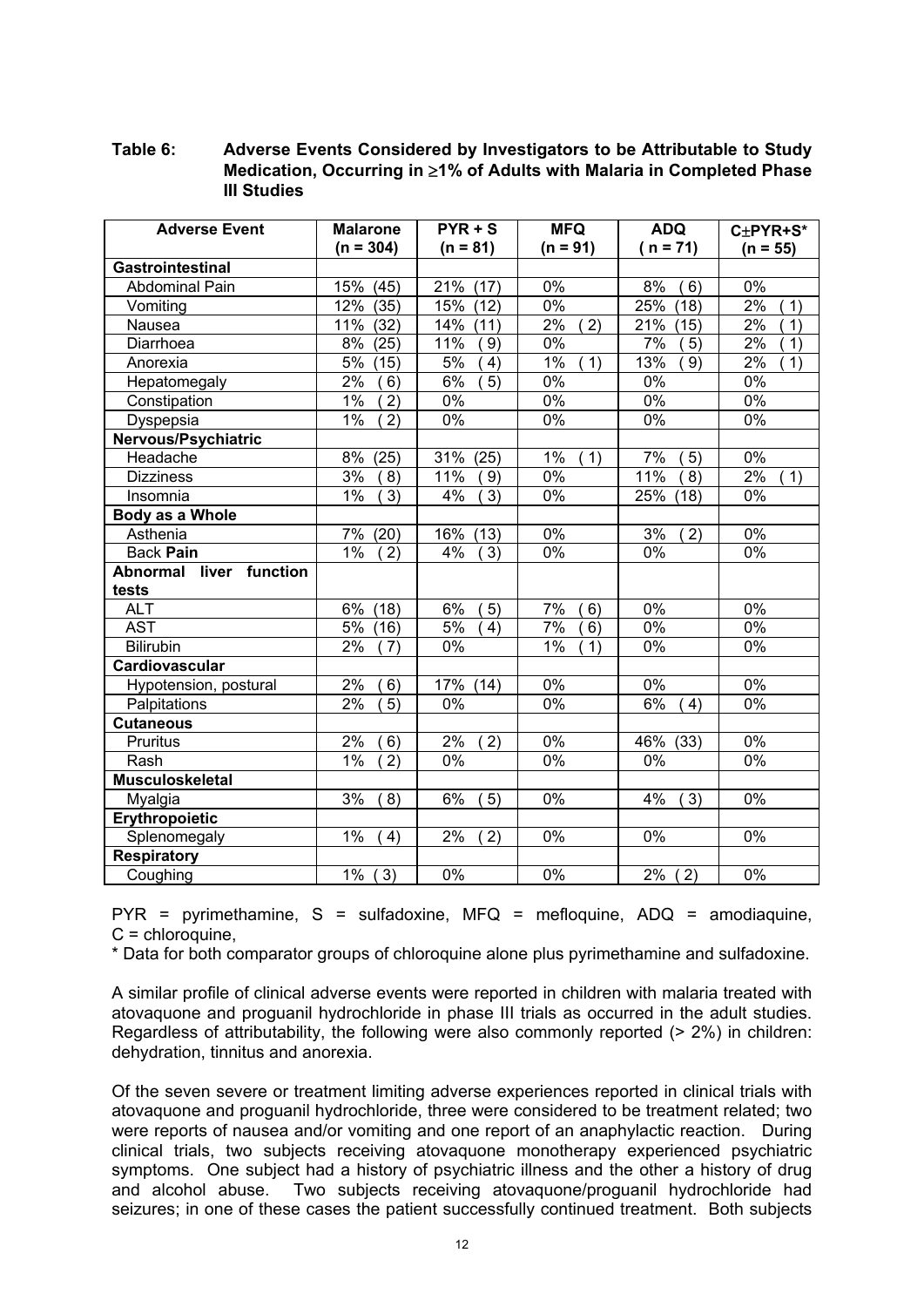had a prior history of seizures and the investigators did not consider the events attributable to the Malarone treatment.

Adverse events are listed below by system organ class and frequency. Frequencies are defined as: very common ( $\geq 1/10$ ), common ( $\geq 1/100$  and <1/10), uncommon ( $\geq 1/1000$  and <1/100), rare (≥1/10,000 and <1/1000) and very rare (<1/10,000). Very common, common and uncommon events were determined from clinical trial data. Rare and very rare events were generally derived from spontaneous data. The frequency classification "Not known" has been applied to those events where a frequency could not be estimated from the available data.

A summary of adverse events identified during world-wide post-approval use of Malarone or its components, atovaquone and proguanil hydrochloride is provided below.

#### *Blood and Lymphatic system disorders*

| Common:<br>Not known:<br>Immune system disorders | Anaemia <sup>1</sup> , neutropenia <sup>2</sup><br>Pancytopenia in patients with severe renal impairment <sup>4</sup>                                                                            |
|--------------------------------------------------|--------------------------------------------------------------------------------------------------------------------------------------------------------------------------------------------------|
| Not known:                                       | Angioedema <sup>4</sup> , anaphylaxis <sup>3</sup> , vasculitis                                                                                                                                  |
| <b>Metabolism and nutritional disorders</b>      |                                                                                                                                                                                                  |
| Common:<br>Uncommon:                             | Anorexia <sup>1</sup> , Hyponatraemia <sup>2</sup><br>Elevated amylase levels <sup>2</sup> occurred in patients treated with<br>atovaquone                                                       |
| <b>Psychiatric disorders</b>                     |                                                                                                                                                                                                  |
| Rare:                                            | Hallucinations <sup>1</sup>                                                                                                                                                                      |
| Nervous system disorders                         |                                                                                                                                                                                                  |
| Very common:<br>Common:                          | Headache $1$<br>Insomnia <sup>1</sup> , dizziness <sup>1</sup>                                                                                                                                   |
| <b>Gastrointestinal disorders</b>                |                                                                                                                                                                                                  |
| Very common:<br>Uncommon:<br>Not known:          | Abdominal pain <sup>1</sup> , nausea <sup>2</sup> , vomiting <sup>1</sup> , diarrhoea <sup>1</sup><br>Stomatitis <sup>1</sup><br>Gastric intolerance <sup>4</sup> , oral ulceration <sup>4</sup> |
| <b>Hepatobiliary disorders</b>                   |                                                                                                                                                                                                  |
| Common:<br>Not known:                            | Elevated liver enzyme levels <sup>2</sup><br>Hepatitis <sup>3</sup> , Cholestasis                                                                                                                |
|                                                  | Clinical trial data for Malarone indicated that abnormalities in<br>liver function tests were reversible and not associated with<br>untoward clinical events.                                    |
| Skin and subcutaneous tissue disorders           |                                                                                                                                                                                                  |
|                                                  | $D - L$                                                                                                                                                                                          |

**Common:** Rash *Uncommon:* Hair  $loss<sup>1</sup>$ , urticaria<sup>1</sup> Not Known: Stevens-Johnson syndrome<sup>3</sup>, erythema multiforme<sup>3</sup>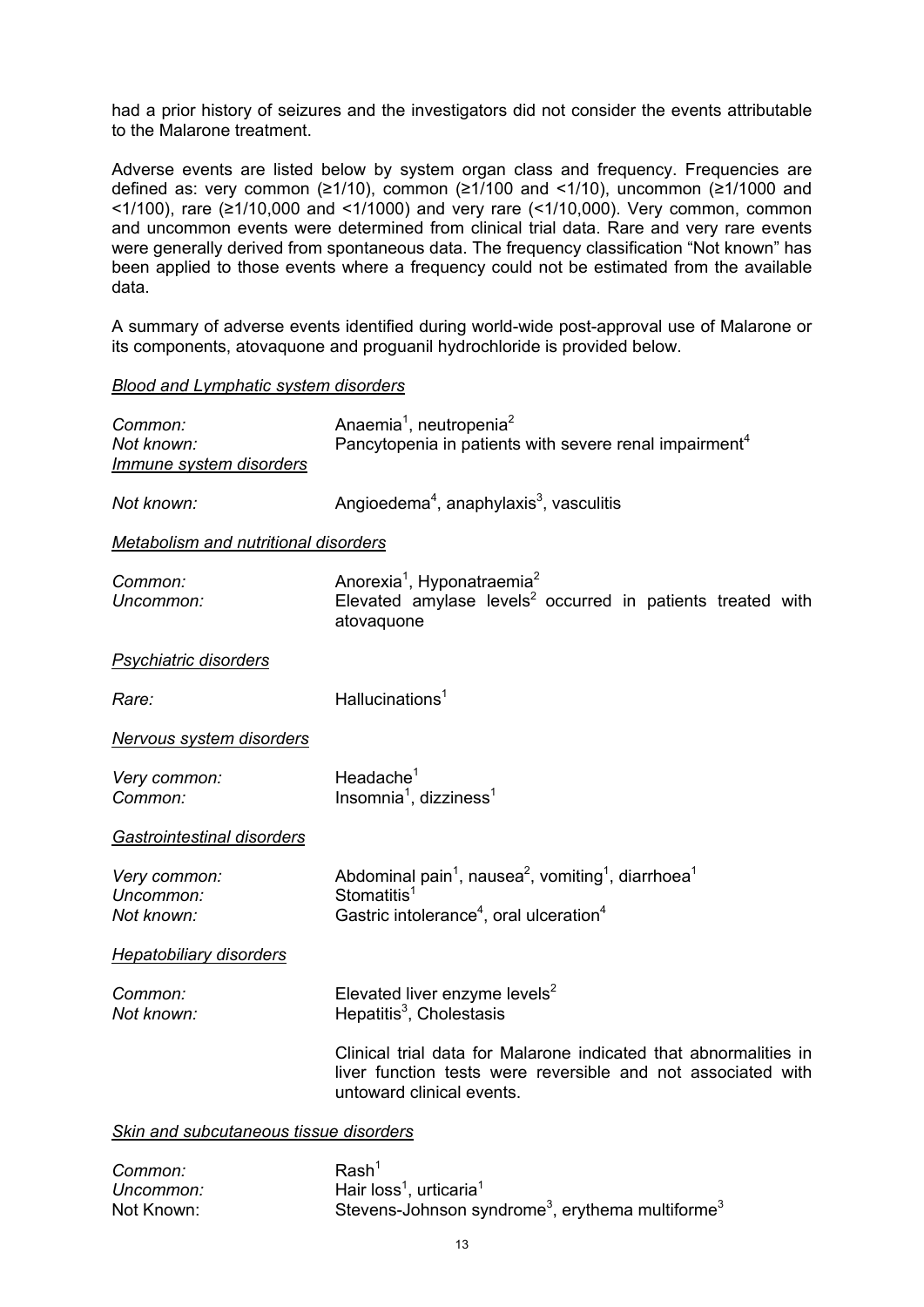## *General disorders and administration site conditions*

*Common:* Fever1

# *Respiratory, thoracic and mediastinal disorders*

**Common:** Cough<sup>1</sup>

- 1. Frequency calculated from atovaquone-proguanil clinical trials.
- 2. Frequency taken from atovaquone label. Patients participating in clinical trials with atovaquone have received higher doses and have often had complications of advance Human Immunodefficiency Virus (HIV) disease. Therefore, the casual relationship between the adverse experiences and atovaquone is difficult to evaluate. These events may have been seen at a lower frequency or not at all in clinical trials with atovaquone-proguanil.
- 3. Oberserved from post-marketing spontaneous reports and the frequency is therefore Not known.
- 4. Observed with proguanil and the frequency is therefore Not known.

# **DOSAGE AND ADMINISTRATION:**

The daily dose should be taken with food or a milky drink at the same time each day.

In the event of vomiting, within 1 hour of dosing, a repeat dose should be taken.

Malarone (250/100) or Malarone Junior tablets (62.5/25) should preferably be swallowed whole. If difficulties are encountered when dosing young children, the tablet(s) may be crushed and added to a small amount of milk, all of which should be consumed immediately.

# **PROPHYLAXIS:**

Prophylaxis should start 1 to 2 days before entering a malaria-endemic area, and be continued daily until seven days after leaving the area.

If patients are unable to tolerate food, Malarone Tablets should be administered, but systemic exposure of atovaquone will be reduced.

# **Dosage in Adults:**

One Malarone Tablet (250/100) daily.

#### **Dosage in Children:**

| Body weight (kg) | Single daily dosage                 |
|------------------|-------------------------------------|
| $11 - 20$        | 1 Malarone Junior Tablet (62.5/25)  |
| $21 - 30$        | 2 Malarone Junior Tablets (62.5/25) |
| $31 - 40$        | 3 Malarone Junior Tablets (62.5/25) |
| >40              | 1 Malarone Tablet (250/100)         |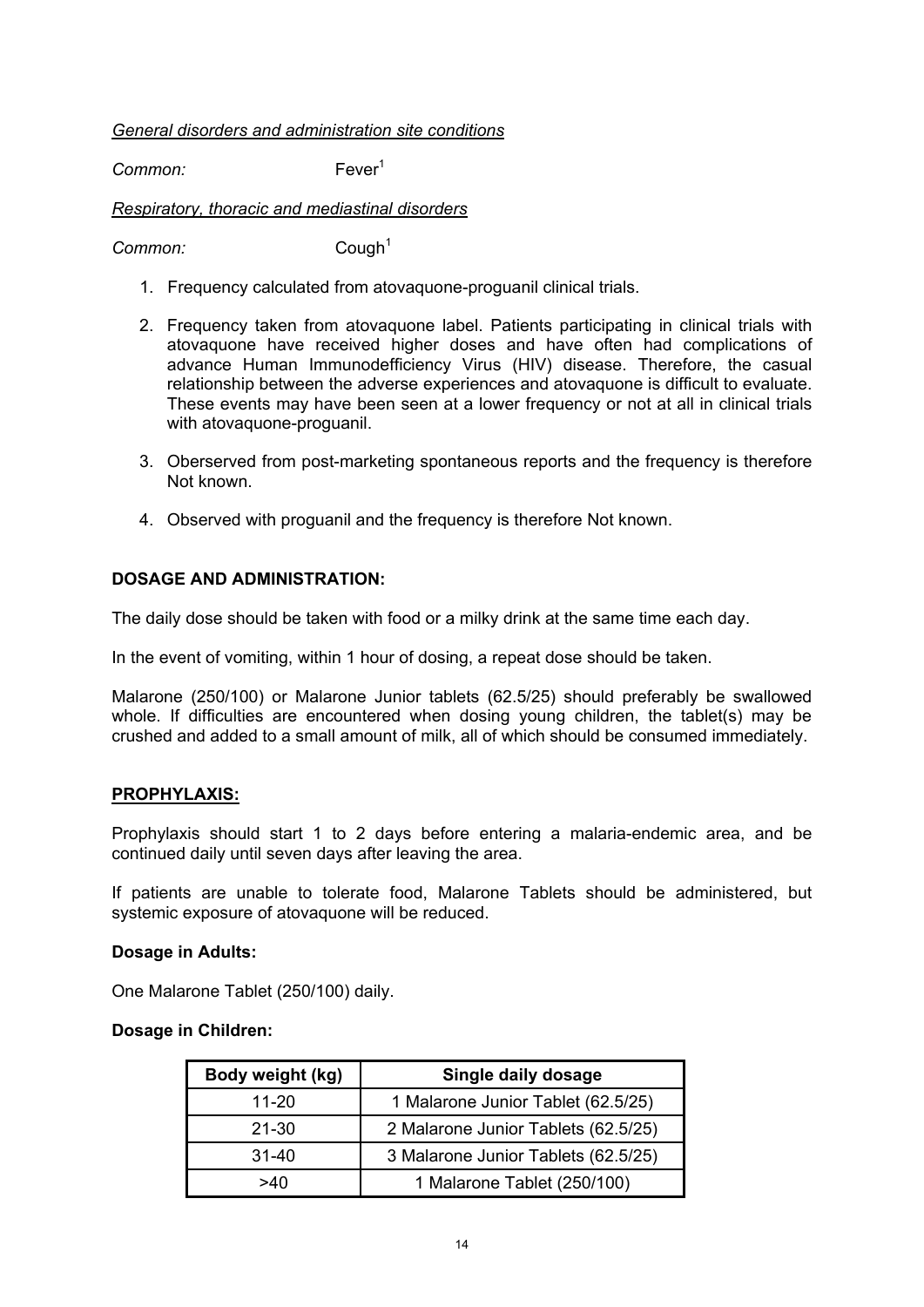# **TREATMENT:**

# **Dosage in Adults:**

Four tablets as a single dose for three consecutive days.

# **Dosage in Children:**

| Body weight (kg) | Single dosage for 3 consecutive<br>days |
|------------------|-----------------------------------------|
| $11 - 20$        | 1 Malarone Tablet (250/100)             |
| $21 - 30$        | 2 Malarone Tablets (250/100)            |
| $31 - 40$        | 3 Malarone Tablets (250/100)            |
| >40              | 4 Malarone Tablets (250/100)            |

# **Dosage in the Elderly (Prophylaxis and Treatment):**

A pharmacokinetic study indicates that no dosage adjustments are needed in the elderly (see **PHARMACOKINETICS**).

# **Dosage in Hepatic Impairment (Prophylaxis and Treatment):**

A pharmacokinetic study indicates that no dosage adjustments are needed in patients with mild to moderate hepatic impairment. No studies have been conducted in patients with severe hepatic impairment. (see **PHARMACOKINETICS**).

# **Dosage in Renal Impairment (Prophylaxis and Treatment):**

Pharmacokinetic studies indicate that no dosage adjustments are needed in patients with mild to moderate renal impairment. In patients with severe renal impairment (creatinine clearance < 30 mL/min) alternatives to Malarone should be recommended for the treatment of acute *P. falciparum* malaria whenever possible (see **PRECAUTIONS and PHARMACOKINETICS**). For prophylaxis of *P. falciparum* malaria in patients with severe renal impairment see **CONTRAINDICATIONS**.

# **OVERDOSAGE:**

In cases of suspected overdose, symptomatic and supportive therapy should be given as appropriate.

Contact the Poisons Information Centre (telephone 131126) for advice on overdose management.

# **PRESENTATION AND STORAGE CONDITIONS:**

**Malarone Tablets (250/100):** Round, biconvex, pink film-coated tablets, branded "GX CM3".

Each tablet contains the active ingredients atovaquone 250 mg and proguanil hydrochloride 100 mg.

**Malarone Junior Tablets (62.5/25):** Round, biconvex, pink film-coated tablets, branded "GX CG7". Each tablet contains the active ingredients atovaquone 62.5 mg and proguanil hydrochloride 25 mg.